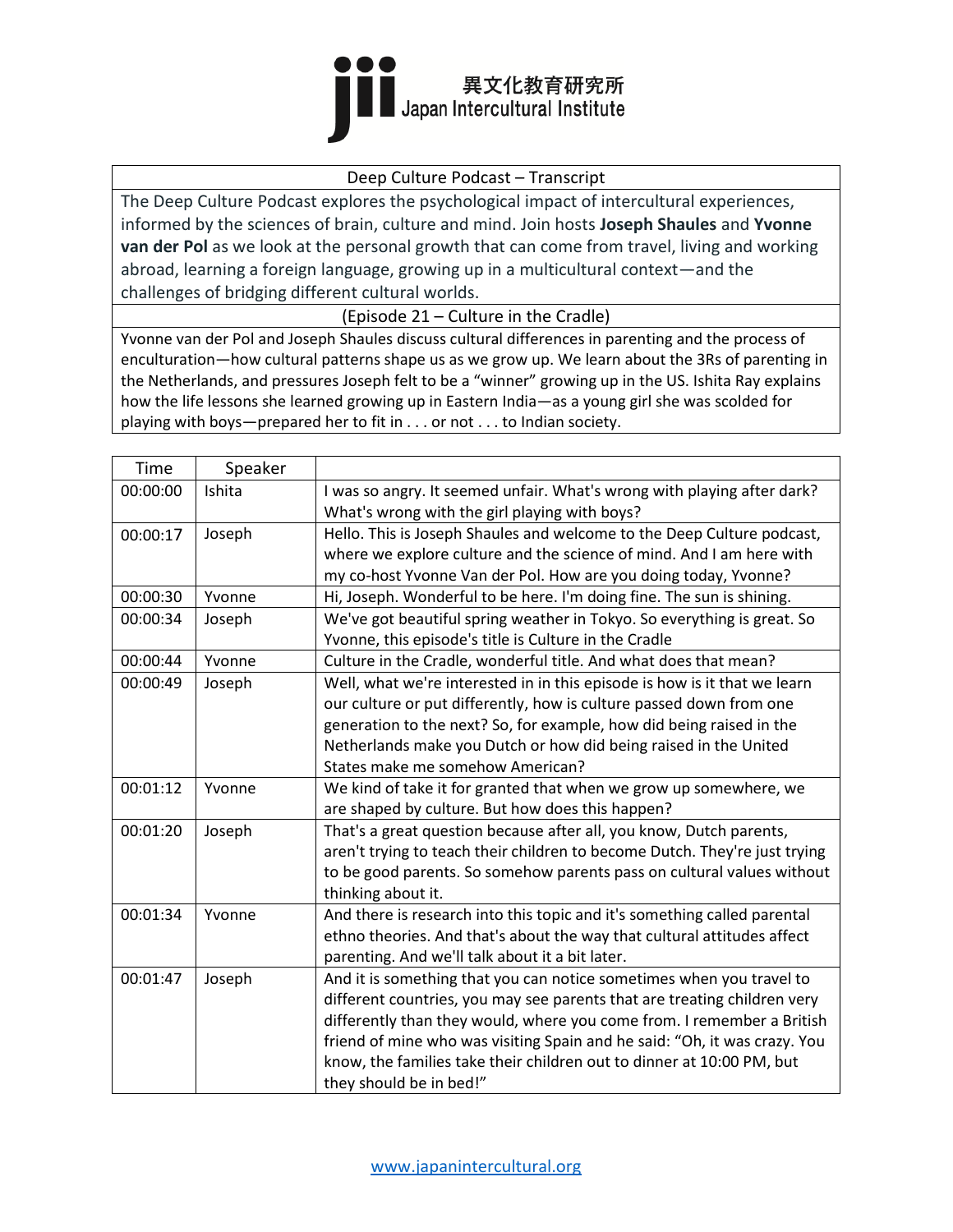

| 00:02:10 | Yvonne | I can imagine that impression. And I guess what it means to be a good<br>parent depends a lot on cultural expectations. |
|----------|--------|-------------------------------------------------------------------------------------------------------------------------|
| 00:02:19 | Joseph | And it's also true that it's not just parents that pass on culture. You                                                 |
|          |        | know, children are influenced by everything in their environment. So the                                                |
|          |        | simple fact of growing up in the Netherlands also somehow shapes                                                        |
|          |        | people to become Dutch in many ways.                                                                                    |
| 00:02:36 | Yvonne | So in this episode, we'll dig into this question of how culture is passed on                                            |
|          |        | and we'll hear more examples of cultural differences parenting.                                                         |
| 00:02:45 | Joseph | And that brings us to part one Kawa no Ji                                                                               |
|          |        | Part 1: Kawa no Ji                                                                                                      |
| 00:02:45 | Joseph | So Yvonne, I think the first challenge that we face with this topic is to                                               |
|          |        | even know what to call this process that we're talking about, this                                                      |
|          |        | process of learning our own culture.                                                                                    |
| 00:03:09 | Yvonne | Yes, it's so taken for granted. We usually just say growing up.                                                         |
| 00:03:13 | Joseph | And it's interesting that we talk about our native language, but we don't                                               |
|          |        | really even have a word like native culture.                                                                            |
| 00:03:22 | Yvonne | I studied anthropology and the term anthropologists use is                                                              |
|          |        | acculturation: the process of acquiring the culture of the community you                                                |
|          |        | grow up in.                                                                                                             |
| 00:03:32 | Joseph | Or a psychologist might use the word socialization to talk about how we                                                 |
|          |        | learn to function in society.                                                                                           |
| 00:03:38 | Yvonne | Yeah. So one point that these different terms have in common is that                                                    |
|          |        | they are an unconscious process. They happen just in the act of living                                                  |
|          |        | everyday life.                                                                                                          |
| 00:03:49 | Joseph | And I guess this is common sense, but I also find it really amazing that                                                |
|          |        | there is this unconscious cultural learning process that happens as                                                     |
|          |        | children grow up. I mean, caretakers somehow pass along cultural                                                        |
|          |        | lessons without realizing it.                                                                                           |
| 00:04:04 | Yvonne | Well, I agree, but I'm not sure if pass along or cultural lessons is quite                                              |
|          |        | the right way to say it. Cultural patterns are part of the developmental                                                |
|          |        | process of growing just as acquiring our native language is a natural part                                              |
|          |        | of growing up. Being shaped by our social environment is a natural part                                                 |
|          |        | of human development.                                                                                                   |
| 00:04:26 | Joseph | So in that sense, humans are simply cultural by nature.                                                                 |
| 00:04:31 | Yvonne | And that actually reminds me of a quote by Edward Hall, where he talks                                                  |
|          |        | about this. And he says: "It's frequently the most obvious and taken for                                                |
|          |        | granted and therefore the least studied aspects of culture that influence                                               |
|          |        | behavior in the deepest and most subtle ways." So, let's get an example                                                 |
|          |        | here. I was fascinated by one thing you mentioned to me, Joseph, and                                                    |
|          |        | that was this idea in Japan of kawa no ji, which you said literally means                                               |
|          |        | the character "river", but it refers to a typical arrangement of a family                                               |
|          |        | sleeping together. You said it's typical and people take it for granted, but                                            |
|          |        | I guess it also has a deep cultural significance.                                                                       |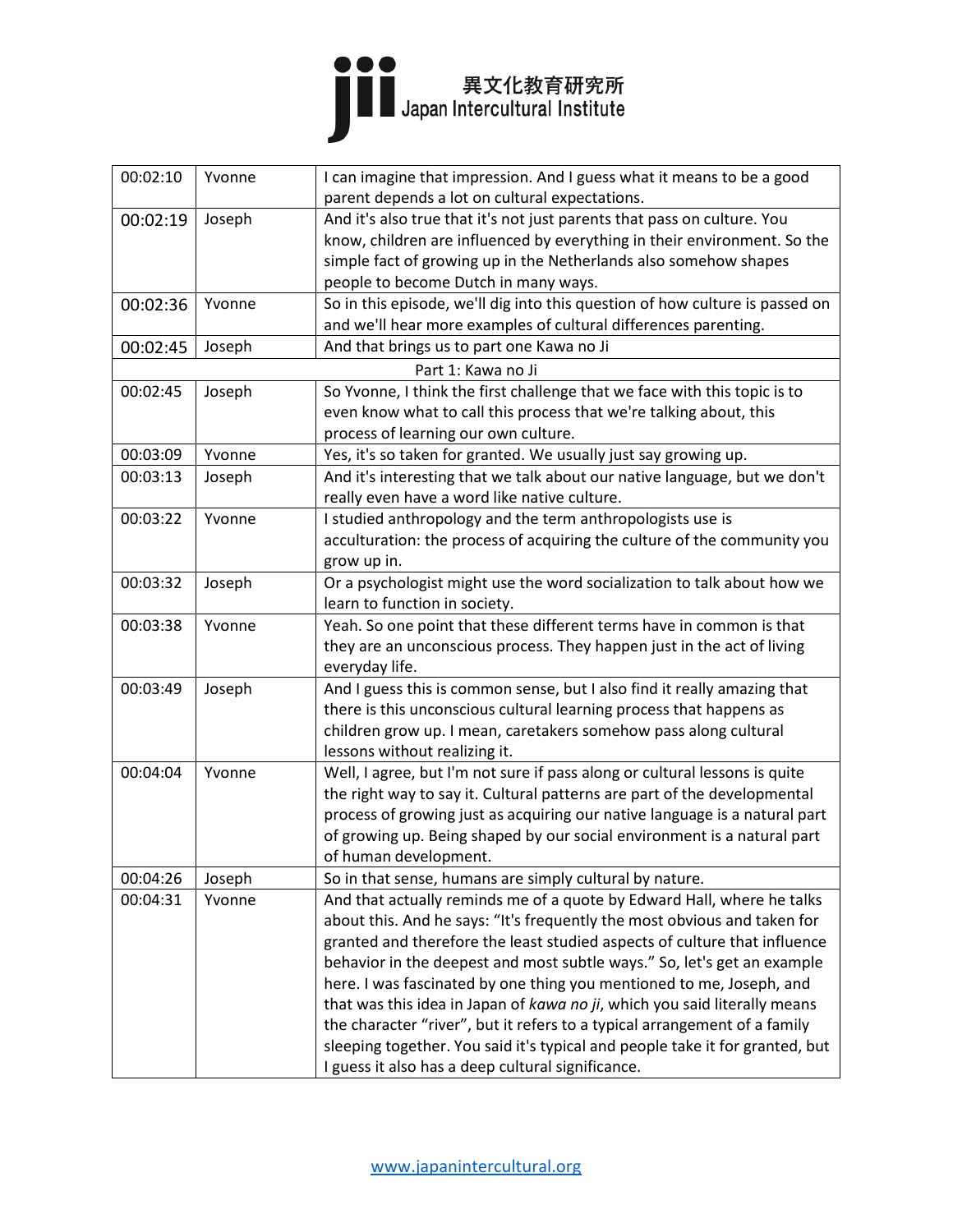

| 00:05:16 | Joseph | You have to kind of imagine it: the character for river is made by three                    |
|----------|--------|---------------------------------------------------------------------------------------------|
|          |        | vertical lines and the middle line is shorter than the other two. And that                  |
|          |        | kind of represents the water that's flowing between the banks of the                        |
|          |        | river.                                                                                      |
| 00:05:30 | Yvonne | Okay. I can picture that, but it's not a river that we're talking about here,               |
|          |        | huh?                                                                                        |
| 00:05:36 | Joseph | No. So in Japan, the term kawa no ji is also used to talk about a typical                   |
|          |        | way that the child sleeps between the parents. The shorter line between                     |
|          |        | the two longer lines is the image of the child sleeping between the                         |
|          |        | parents. And traditionally that would be on a futon on a tatami mat.                        |
| 00:05:56 | Yvonne | Do children sleep the same futon or like the kanji on a separate smaller<br>one in between? |
| 00:06:01 | Joseph | Well, I guess sleeping on the same futon would be typical.                                  |
| 00:06:04 | Yvonne | And what does that represent?                                                               |
| 00:06:07 | Joseph | Well, in Japan, it's not rare for children to sleep together with their                     |
|          |        | parents, even up to elementary school age. So the term Kawa no ji kind                      |
|          |        | of represents this family closeness, a kind of family fusion. And it goes                   |
|          |        | along with things like children taking a bath together with their mother                    |
|          |        | or father, a kind of family bonding, and there's even a special word for                    |
|          |        | this parent child bond. It's amae, which is, it's kind hard to translate, but               |
|          |        | it's something like nurturing dependence.                                                   |
| 00:06:39 | Yvonne | Interesting. So kawa no ji is really about more than the fact that children                 |
|          |        | sleep together with their parents. It reflects Japanese attitudes towards                   |
|          |        | family relations towards human relations, I guess.                                          |
| 00:06:53 | Joseph | Yes. And it's not just that parents are close to their children. In Japan,                  |
|          |        | there's a strong sense of public and private spaces being separate and                      |
|          |        | inner spaces are to be kept safe and pure and outer spaces are more                         |
|          |        | public and less pure. And that's why taking off your shoes in a Japanese                    |
|          |        | home is a big deal. You need to keep these separate realms separate.                        |
|          |        | And there are even terms for that uchi, which is inner space and soto,                      |
|          |        | which is outer space.                                                                       |
| 00:07:23 | Yvonne | So the child sleeping between the parents is actually like them creating                    |
|          |        | an inner safe space.                                                                        |
| 00:07:30 | Joseph | Exactly. But, but of course, Japanese parents aren't consciously thinking,                  |
|          |        | oh, I'm going to create a safe space for my child. And of course not all                    |
|          |        | Japanese parents sleep onto tatami mats or even sleep with their                            |
|          |        | children. But these larger patterns, they're something that all Japanese                    |
|          |        | understand. They're part of this larger Japanese worldview.                                 |
| 00:07:51 | Ishita | It's striking that everything is so interconnected.                                         |
| 00:07:55 | Joseph | Yeah. And it goes on and on. I mean this fusion, this sense of collective                   |
|          |        | self is reflected in other aspects of everyday life. Like the fact that                     |
|          |        | Japanese elementary school children serve lunch to their classmates at                      |
|          |        | lunchtime and that no one starts to eat until everyone has been served.                     |
|          |        | Or the fact that there's one style of backpack used by elementary                           |
|          |        | children all over the country.                                                              |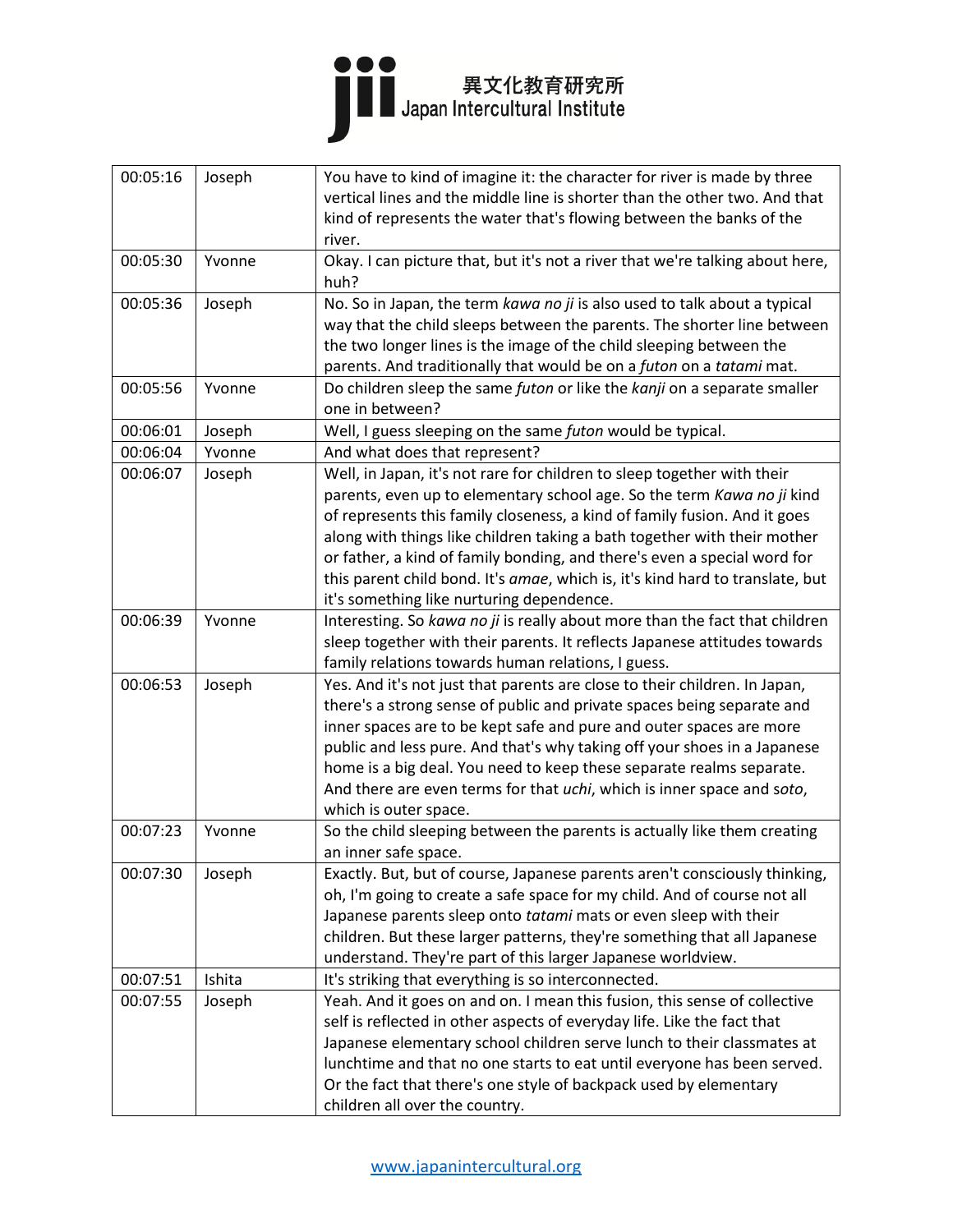## ●●●<br>■■ Japan Intercultural Institute

| 00:08:25 | Yvonne | It's also fascinating Joseph. And it makes me wonder though how you          |
|----------|--------|------------------------------------------------------------------------------|
|          |        | learned all of this. Of course, I understand that you have lived in Japan    |
|          |        | for quite a long time now.                                                   |
| 00:08:35 | Joseph | Well, it's interesting because it, in some ways it's easier for me to notice |
|          |        | those things because they contrast with the way things are done in the       |
|          |        | US. It can be really hard to uncover those patterns in your own home         |
|          |        | cultural community. You just just don't notice them. But this also makes     |
|          |        | me wonder Yvonne, how common is it in the Netherlands for parents to         |
|          |        | sleep in the same bed with their children until elementary school? Do        |
|          |        | they take baths together?                                                    |
| 00:09:02 | Yvonne | Yeah, of course the Netherlands is a culturally diverse country and          |
|          |        | there's a wide range of parenting practices, but the focus is on             |
|          |        | developing autonomy and independence. It's quite visible from early on,      |
|          |        | I think. And just born babies, they stay in their cradles in the same        |
|          |        | bedroom with their parents or maybe the first couple of months. It's,        |
|          |        | not so common for parents to sleep in the same bed with their children.      |
| 00:09:26 | Joseph | And how was it for you when you were growing up?                             |
| 00:09:29 | Yvonne | Oh, well for instance, my brother and I, we had a separate bedroom and       |
|          |        | from early on, that was our space. And actually the two of us had a          |
|          |        | whole floor that was ours.                                                   |
| 00:09:38 | Joseph | Speaking of space. Can I ask something about the Netherlands? When           |
|          |        | I've been there I noticed these big windows in the houses where you can      |
|          |        | see inside. And I, it feels like there's no privacy                          |
| 00:09:50 | Yvonne | Indeed, many houses have large windows. And more importantly, the            |
|          |        | curtains are often open and not only during the day also the evening. So     |
|          |        | anyone passing the street or on the sidewalk could easily look inside a      |
|          |        | house and get this glimpse of family life. It's absolutely normal. And it's  |
|          |        | this idea of, we have nothing to hide and for newcomers, this is hard to     |
|          |        | understand.                                                                  |
| 00:10:15 | Joseph | Wow, that is so different from this uchi - inside, versus soto - outside     |
|          |        | distinction in Japan. When I was a child, we got punished by being           |
|          |        | grounded. We weren't allowed to leave our room or leave the house. In        |
|          |        | Japan, parents sometimes punish their children by putting them out of        |
|          |        | the house and the child will, you know, cry to be let back in.               |
| 00:10:42 | Yvonne | Well, I don't have many memories of being punished, but being                |
|          |        | grounded to our rooms indeed the way it was done. And Joseph, what           |
|          |        | else have you learned about American deep cultural values by living in       |
|          |        | Japan and seeing parenting there?                                            |
| 00:10:58 | Joseph | One thing that I noticed is that Japanese parents tend not to praise their   |
|          |        | own children in public or in front of others. They play down the             |
|          |        | accomplishments: "Oh, he's not so smart. Uh, and she's always acting         |
|          |        | up." Americans often have this idea of self-esteem that children need to     |
|          |        | feel good about themselves in order to, to grow and succeed. But how         |
|          |        | about in the Netherlands?                                                    |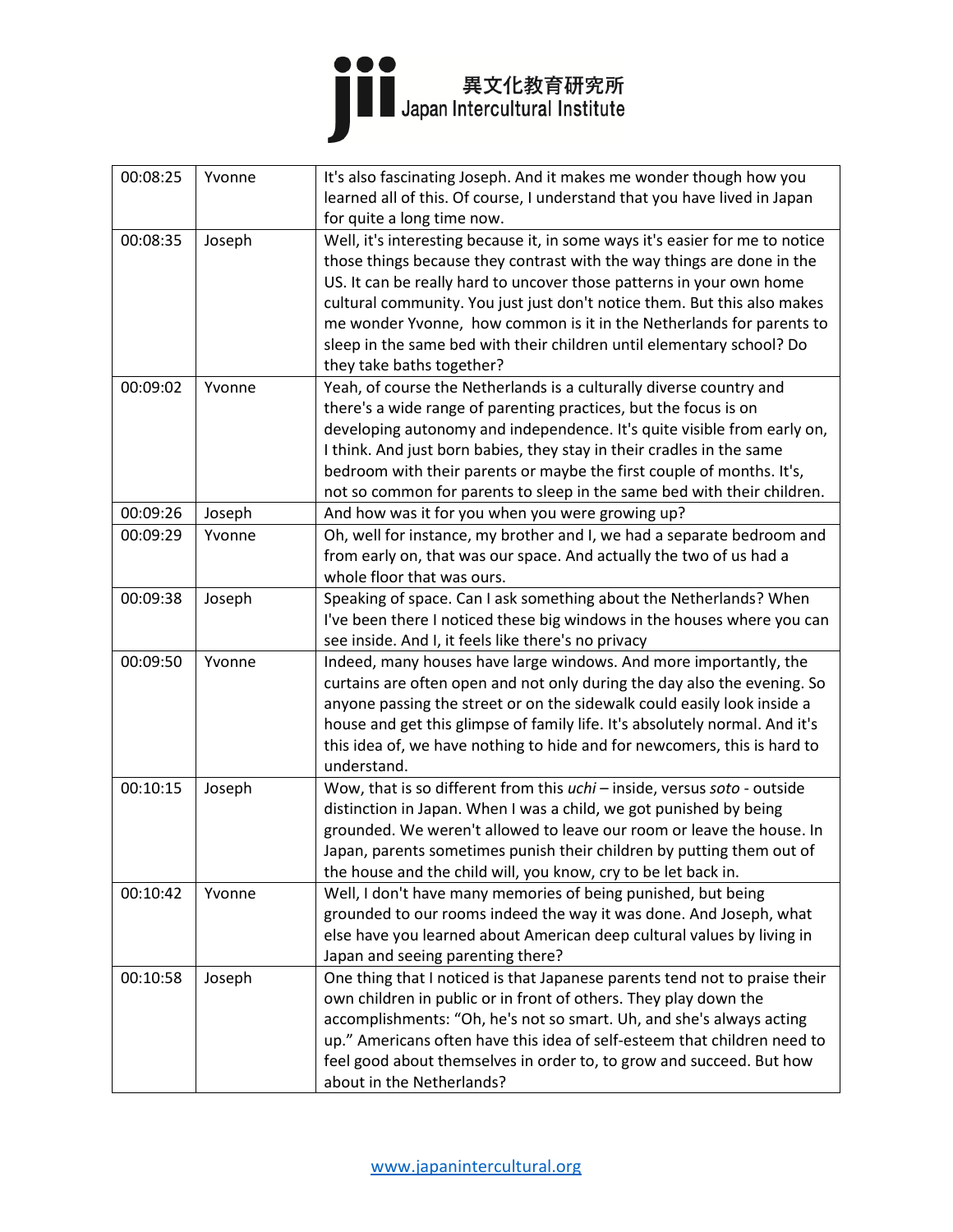| 00:11:23 | Yvonne | Well, in the Netherlands, children are definitely praised in public. Praise<br>in the Netherlands is more related to gaining self confidence in life and |
|----------|--------|----------------------------------------------------------------------------------------------------------------------------------------------------------|
|          |        | not as much in becoming a winner or in being the best.                                                                                                   |
| 00:11:38 | Joseph | Well, I love these stories, but you know, I think we should clarify                                                                                      |
|          |        | something. We talk about passing on cultural patterns, but we don't                                                                                      |
|          |        | mean that there's some single Japanese or American or Dutch culture                                                                                      |
|          |        | that all Japanese or American or Dutch people share in some absolute                                                                                     |
|          |        | way that there is some kind of cultural essence.                                                                                                         |
| 00:12:00 | Yvonne | Exactly what we are talking about is more complex than that. And we're                                                                                   |
|          |        | talking about cultural patterns and those patterns are infinitely complex                                                                                |
|          |        | and dynamic, and those patterns are created by interaction. They don't                                                                                   |
|          |        | exist in some purified form.                                                                                                                             |
| 00:12:16 | Joseph | And in this podcast, we use the term deep culture to talk about these                                                                                    |
|          |        | unconscious cultural patterns within us and the patterns that are in the                                                                                 |
|          |        | world around us,                                                                                                                                         |
| 00:12:26 | Yvonne | And deep culture is dynamic and it exists at different skills. For example,                                                                              |
|          |        | every family has its own family culture. The way things are done in that                                                                                 |
|          |        | specific family and different regions have distinct cultural patterns well                                                                               |
|          |        | and so on.                                                                                                                                               |
| 00:12:42 | Joseph | And naturally these change over time. So the cultural patterns that my                                                                                   |
|          |        | grandparents grew up with are different than what I did of course. And                                                                                   |
|          |        | so some patterns may change quickly over a generation, but others may                                                                                    |
|          |        | be carried on for hundreds or even thousands of years.                                                                                                   |
| 00:12:59 | Yvonne | Yes. And what is so remarkable about deep culture is that all this                                                                                       |
|          |        | complexity just feels natural to us. We take it for granted.                                                                                             |
| 00:13:08 | Joseph | And that brings us to part two "Playing after dark".                                                                                                     |
|          |        | Part 2: Playing after dark                                                                                                                               |
| 00:13:25 | Yvonne | As I reflected on these deep culture patterns for this episode, I was                                                                                    |
|          |        | struck by the complexity of all there is to learn and that we are not                                                                                    |
|          |        | simply learning to be good children. We are learning to fit into and                                                                                     |
|          |        | hopefully succeed in the community and society that we were born into.                                                                                   |
| 00:13:43 | Joseph | Yeah, that's so true. But you know, that can also create this kind of inner                                                                              |
|          |        | tension that I think everybody feels at least a little bit that sometimes                                                                                |
|          |        | what we feel as an individual doesn't match the expectations of the                                                                                      |
|          |        | community around us. And so we have to learn to navigate in a world,                                                                                     |
|          |        | which may not always make sense, or it may not feel fair. And that is                                                                                    |
|          |        | something that Ishita Ray, from the podcast team, discovered growing                                                                                     |
|          |        | up in Eastern India.                                                                                                                                     |
| 00:14:27 | Ishita | One of the biggest lessons I learned growing up was to listen in silence                                                                                 |
|          |        | with a lowered head when being given advice by someone older, not                                                                                        |
|          |        | betraying any surprise or shock and definitely not questioning. I                                                                                        |
|          |        | remember one evening in summer when I was playing Kabadi. It's a                                                                                         |
|          |        | team sport played in India. It's very physical. You tag other players and                                                                                |
|          |        | score points. You tackle them. And I was the only girl playing in the                                                                                    |
|          |        | group of all boys. I was having so much fun that I played well after dark                                                                                |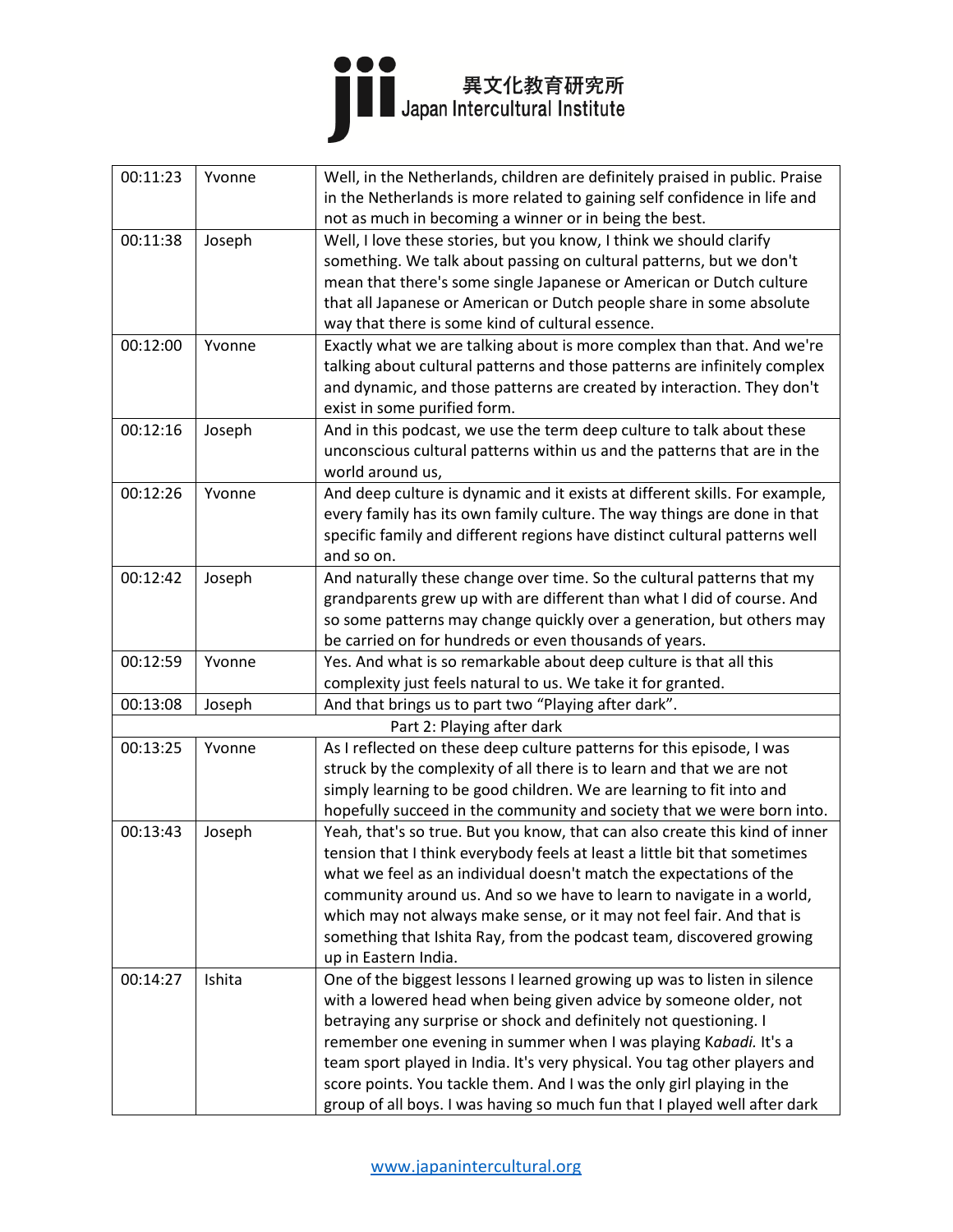|          |        | only to see my clearly displeased grandfather walking up to me and<br>ordering me to stop playing immediately to head back home with him.<br>He made it clear that playing with boys until after dark was not expected<br>of me. I was so angry. It seemed unfair. What's wrong with playing after<br>dark? What's wrong with the girl playing with boys? I felt angry with my<br>parents too, because they did not defend me their daughter in front of<br>my grandfather. It was a revelation to me, how my parents avoided<br>conflict in the presence of my grandparents as if they were not in control<br>of their own household. I realized that they too had to follow the<br>expectations of others. They too had to fit into a larger world that was                                                                                                                                                                                                                                                                         |
|----------|--------|---------------------------------------------------------------------------------------------------------------------------------------------------------------------------------------------------------------------------------------------------------------------------------------------------------------------------------------------------------------------------------------------------------------------------------------------------------------------------------------------------------------------------------------------------------------------------------------------------------------------------------------------------------------------------------------------------------------------------------------------------------------------------------------------------------------------------------------------------------------------------------------------------------------------------------------------------------------------------------------------------------------------------------------|
|          |        | beyond even their control.                                                                                                                                                                                                                                                                                                                                                                                                                                                                                                                                                                                                                                                                                                                                                                                                                                                                                                                                                                                                            |
| 00:16:15 | Ishita | Looking back, I realized that this is a key lesson for a child growing up as I<br>did in India. You learn that everyone has a position or a place in society.<br>And that respecting that place is what helps maintain peace. Indian<br>society can be harsh. There are great disparities. There are uncertainties<br>and risks. For many people, daily survival is an ongoing challenge. So<br>these predetermined roles give a feeling of stability. Spending time in<br>discussion or questioning is a luxury that is better avoided. When things<br>go well, each person has a dignity that comes from playing their role<br>well. Too often though, the reality is tremendous inequality, especially<br>for women. As an adult, now, as a professional woman, I navigate this<br>complexity every day. I follow social expectations, but I use them<br>creatively. I bend them and sometimes I even break them. What I learn<br>from Kabadi is that yes, I can play the game. And sometimes I must fight<br>to change the rules. |
| 00:17:43 | Yvonne | And I love it though, how Ishita explains this tension of knowing how to<br>get along yet playing the game of life in our own way. And that makes<br>me wonder, Joseph, what were the life lessons that you learned growing<br>up in the States?                                                                                                                                                                                                                                                                                                                                                                                                                                                                                                                                                                                                                                                                                                                                                                                      |
| 00:17:59 | Joseph | Well, one of the lessons I learned growing up was that I felt like I always<br>had to be unique, and I had to explain my uniqueness. You know, adults<br>asked me, you know, what do you want to be when you grow up? What<br>is your favorite sport? What kind of music do you like? In elementary<br>school there was an activity called show and tell, and each child brings<br>some object to show to the class and explain, and this was called<br>sharing, but it seemed a little bit more like showing off.                                                                                                                                                                                                                                                                                                                                                                                                                                                                                                                    |
| 00:18:31 | Yvonne | And she just spoke about learning to listen without questioning with<br>head down.                                                                                                                                                                                                                                                                                                                                                                                                                                                                                                                                                                                                                                                                                                                                                                                                                                                                                                                                                    |
| 00:18:36 | Joseph | Well, I was told by adults "Look at me when I speak to you!" And I was<br>expected to give reasons for my opinions, and tell people what I wanted,<br>and why. And in school, I remember having to learn to give a persuasive<br>speech and I had to write all these essays to practice making an<br>argument and proving my point. And I got the feeling that, you know,<br>you're nobody, if you're not unique and can't explain it.                                                                                                                                                                                                                                                                                                                                                                                                                                                                                                                                                                                                |
| 00:19:05 | Yvonne | That's quite a lot of pressure.                                                                                                                                                                                                                                                                                                                                                                                                                                                                                                                                                                                                                                                                                                                                                                                                                                                                                                                                                                                                       |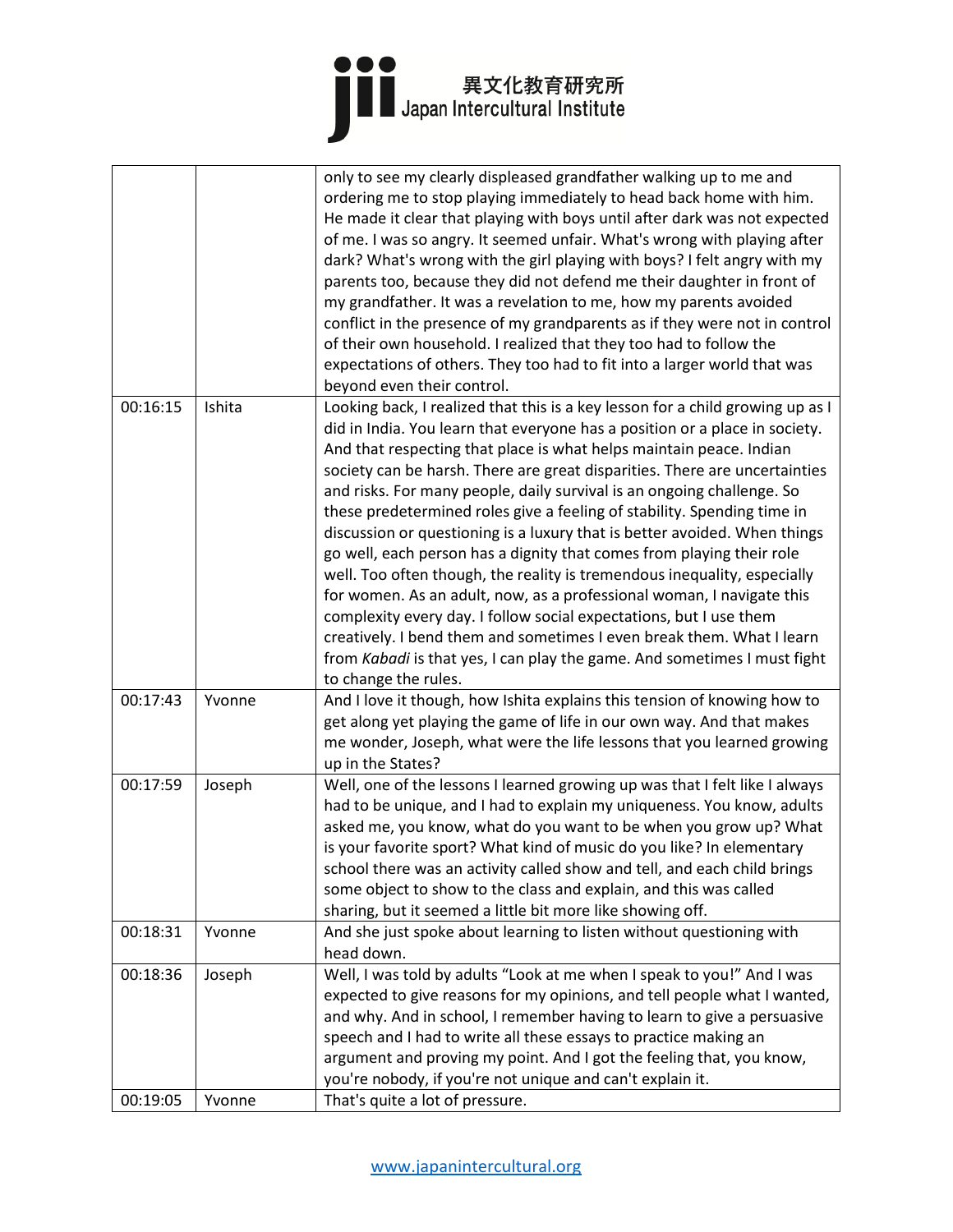| 00:19:08 | Joseph | It is. And part of expressing this kind of unique self is all these choices<br>you have to make. You know, when you go to a restaurant you're asked,<br>well, would you like super salad? What kind of dressing? Would you like<br>French fries or baked potato? Would you like rare, medium rare or well<br>done. And, and you even negotiate with the server, you know, can I get<br>the ice cream on the side, or can I substitute the French fries for fresh                                                                                   |
|----------|--------|----------------------------------------------------------------------------------------------------------------------------------------------------------------------------------------------------------------------------------------------------------------------------------------------------------------------------------------------------------------------------------------------------------------------------------------------------------------------------------------------------------------------------------------------------|
| 00:19:35 | Yvonne | fruit?<br>So what were the larger live lessons you learned from all this choosing<br>and explaining and convincing?                                                                                                                                                                                                                                                                                                                                                                                                                                |
| 00:19:42 | Joseph | Well, the feeling that I had, although nobody said this openly, was that<br>life is a competition. And when I was a child, the last thing I wanted to<br>be called was loser.                                                                                                                                                                                                                                                                                                                                                                      |
| 00:19:58 | Yvonne | Ah, and that's quite a contrast with the Netherlands. We don't really like<br>winners, and you shouldn't stick out too much. And I also assume that<br>the winner / loser mentality contrasts with Japan.                                                                                                                                                                                                                                                                                                                                          |
| 00:20:10 | Joseph | Well, yes, there is an expression in Japanese That's very similar to this<br>idea: "The nail that sticks out gets hammered down."                                                                                                                                                                                                                                                                                                                                                                                                                  |
| 00:20:18 | Yvonne | Well, these are great stories and also they are stories. So it makes me<br>wonder, is there research about all of this?                                                                                                                                                                                                                                                                                                                                                                                                                            |
| 00:20:26 | Joseph | Well, that brings us to part three, the three R's.                                                                                                                                                                                                                                                                                                                                                                                                                                                                                                 |
|          |        | Part 3: The Three R's                                                                                                                                                                                                                                                                                                                                                                                                                                                                                                                              |
| 00:20:26 | Joseph | So Yvonne, I understand that in the Netherlands, there is something<br>called the three R's                                                                                                                                                                                                                                                                                                                                                                                                                                                        |
| 00:20:47 | Yvonne | Indeed, and the three R's are rust, reinheid and reglemaat, and it stands<br>for rest, cleanliness and regularity. And let me explain: rest is of course<br>of the utmost importance for children. They just need a lot of sleep and<br>it relates to regularity and routine waking up, having naps and going to<br>bed at set times. And I could even tell you the ideal bedtimes for<br>children per age. And then cleanliness. And that's literally related to<br>personal hygiene to washing and bathing. And of course, also at set<br>times. |
| 00:21:23 | Joseph | Well, I will admit that I had never heard of the three R's until I read this<br>fascinating article about cultural difference in attitudes towards<br>parenting, called: Themes and variations, Parental ethno-theories in<br>Western cultures.                                                                                                                                                                                                                                                                                                    |
| 00:21:41 | Ishita | And let's explain that first. What are parental ethno-theories? Well,<br>here's a quote from that article: "Parental ethno-theories are cultural<br>models that parents hold regarding children, families, and themselves as<br>parents. Parental ethno-theories are often implicit, taken for granted<br>ideas about natural or right way to think or act.                                                                                                                                                                                        |
| 00:22:05 | Joseph | So the basic idea is that parents have beliefs or attitudes about<br>parenting, about how children develop or how they should be raised.<br>And this research compared the attitudes of American, Dutch and Italian<br>parents to see how culture affects the raising of children. And, this is                                                                                                                                                                                                                                                    |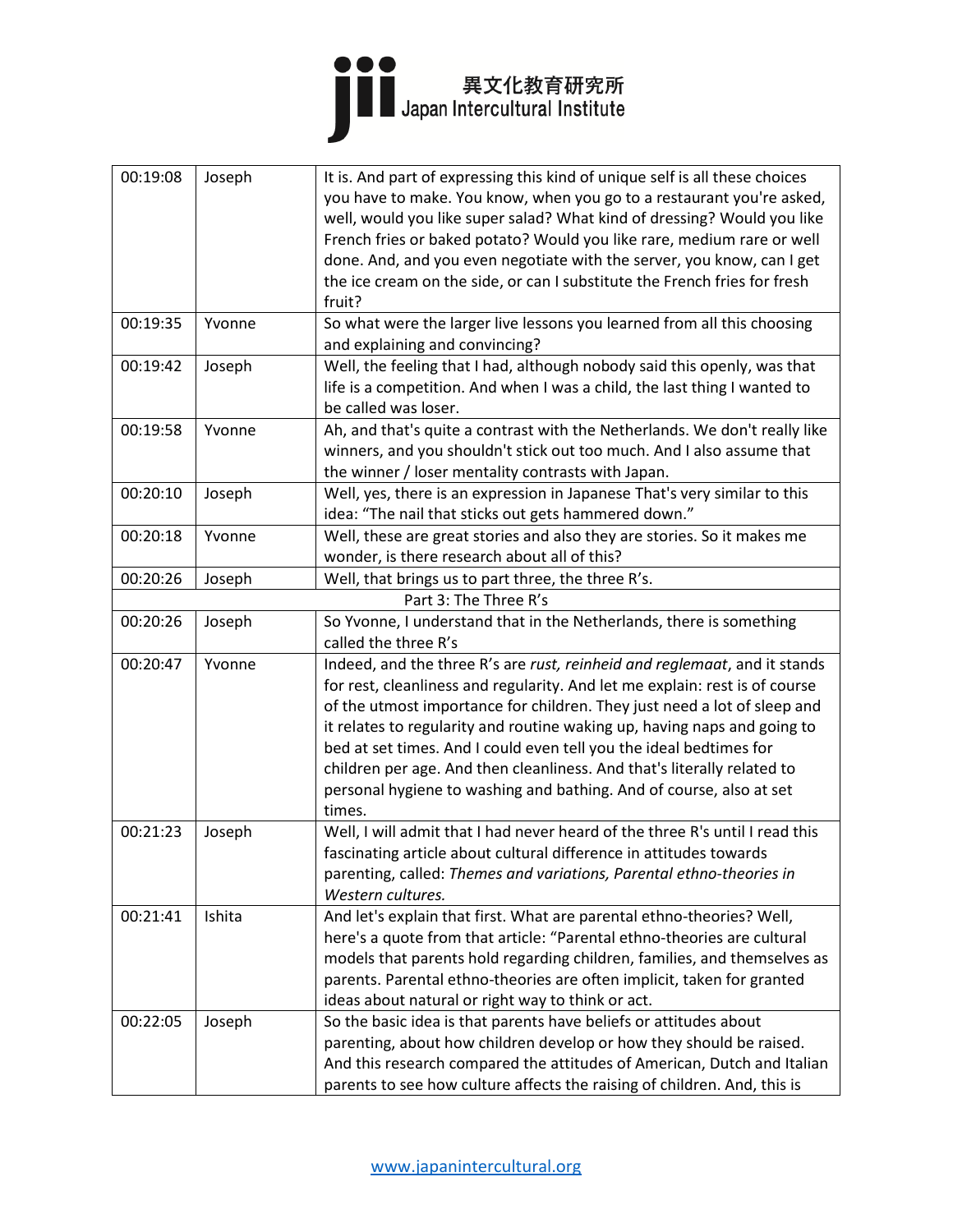### ●●●<br>■■ 異文化教育研究所<br>■ Japan Intercultural Institute

|          |        | where I first came across the three R's. And I even remember asking you     |
|----------|--------|-----------------------------------------------------------------------------|
|          |        | if it was true that this is a common idea among Dutch parents.              |
| 00:22:33 | Yvonne | And that was many years ago Joseph, when you worked on your book            |
|          |        | The intercultural mind. And I remember that I looked it up because it       |
|          |        | seemed both, old fashioned to me and also still in use. And actually I did  |
|          |        | some research again for this podcast and the three R's were first           |
|          |        | mentioned in the early 19th century. Can you imagine?                       |
| 00:22:55 | Joseph | Wow. So that's like 200 years ago and it's still going on.                  |
| 00:22:59 | Yvonne | Yes, exactly. And actually, it was yesterday that I had a follow up         |
|          |        | conversation with a young couple, three months after their relocation to    |
|          |        | a Latin American country: But it was amazing, they literally said that they |
|          |        | focused from the start on the rest and regularity for their three and six   |
|          |        | year old's. And only when they had the routines and rest, we will all be    |
|          |        | happy as a family. And in fact, I think that many Dutch parents might       |
|          |        | simply assume that the three R's are things that babies everywhere          |
|          |        | needs, that they are universal. I was fascinated by the idea of culturally  |
|          |        | regulated customs of care.                                                  |
| 00:23:40 | Joseph | And, and here's a quote about that. "Culturally regulated customs of        |
|          |        | care are behavioral sequences or arrangements of care that are so well      |
|          |        | integrated into the culture, that they seem to require no justification."   |
|          |        | They appear to be self-evident common-sense solutions to everyday           |
|          |        | problems.                                                                   |
| 00:24:03 | Yvonne | For example, this research found that Dutch parents very carefully          |
|          |        | regulated their children's schedule to give them routine and make sleep     |
|          |        | time very important. And researchers found that Dutch babies were           |
|          |        | sleeping on average two hours more than the American babies they            |
|          |        | studied.                                                                    |
| 00:24:21 | Joseph | Which was amazing to me because I would have thought that the               |
|          |        | amount of sleep that babies need is simply biological, and that parenting   |
|          |        | shouldn't matter. But clearly it does.                                      |
| 00:24:32 | Yvonne | And Dutch parents assumed that they should regulate their baby's sleep.     |
|          |        | Whereas American parents assumed that babies regulate their own             |
|          |        | sleep and that parents simply had to adapt to it.                           |
| 00:24:44 | Joseph | Well, and that seems to reflect another difference. They found that         |
|          |        | American parents focus on special time, they feel that children need        |
|          |        | individual attention and stimulation to develop. Whereas Dutch parents      |
|          |        | tended to talk about the importance of routinely spending time              |
|          |        | together.                                                                   |
| 00:25:02 | Yvonne | It's our quality time moments. And when I was young, we always had all      |
|          |        | meals together and we discussed the day. And of course also coffee time     |
|          |        | and tea time. We enjoyed that together.                                     |
| 00:25:14 | Joseph | Well, something else that fascinated me with this research was cultural     |
|          |        | differences in what parents said when asked to describe your child.         |
| 00:25:24 | Yvonne | Yes, for example, American parents seem to look at their children in        |
|          |        | terms of mental or intellectual development. They talked about their        |
|          |        |                                                                             |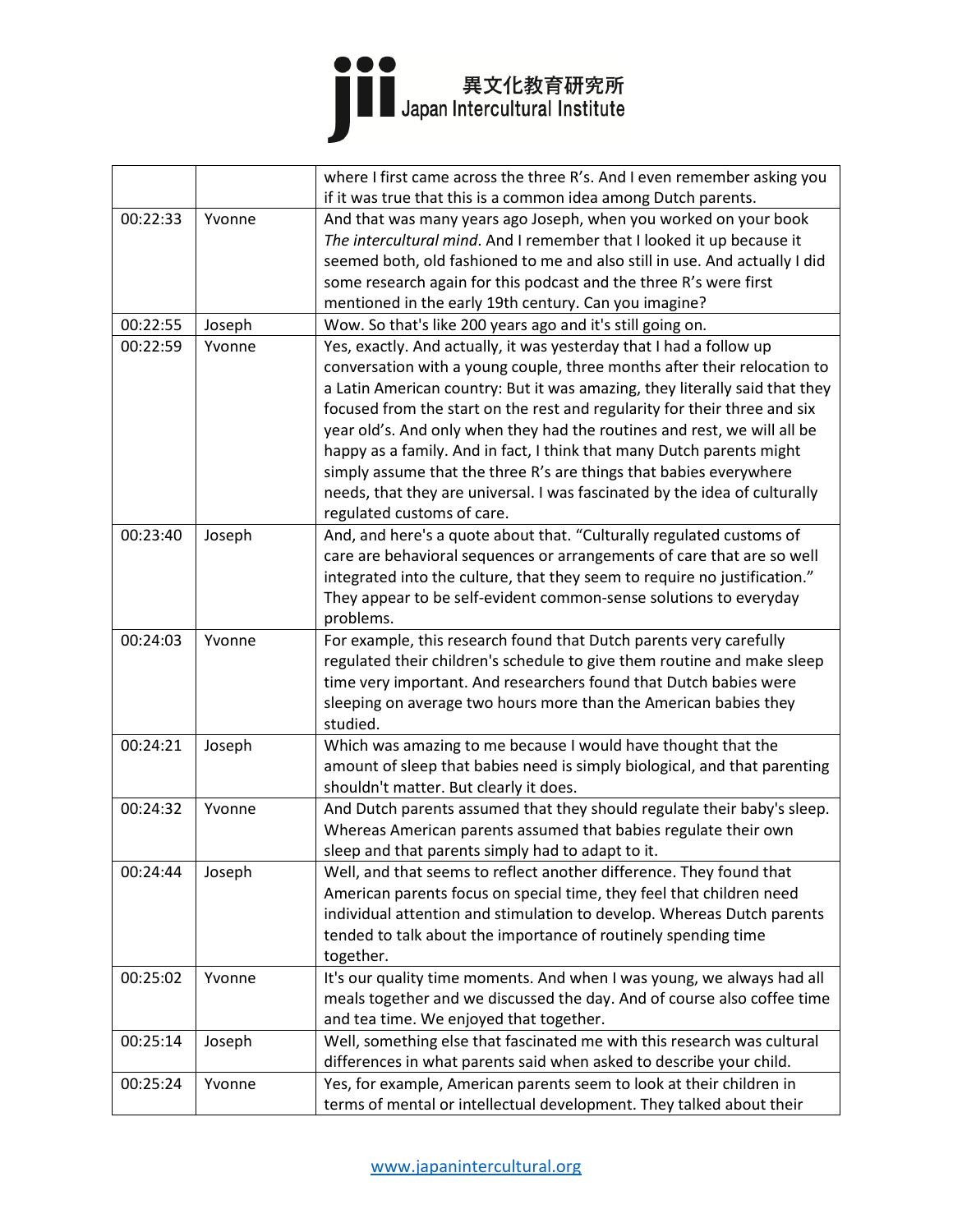|          |        | children being intelligent or cognitively advanced or independent. Italian       |
|----------|--------|----------------------------------------------------------------------------------|
|          |        | parents on the other hand focused on social quality saying that their            |
|          |        | baby is easy or even tempered, or simpatico.                                     |
| 00:25:47 | Joseph | And that really fits the assumption that Italian parents expressed in this       |
|          |        | research that in order to develop children need lots of social attention to      |
|          |        | be with other people. Whereas Dutch parents describe their children as           |
|          |        | agreeable or having a long attention span, which fits this emphasis on           |
|          |        | regularity. And you know, this also interests me because these deep              |
|          |        | cultural patterns are passed on. You know, some of these patterns run            |
|          |        | very deep. Individualism, for example, runs through American society at          |
|          |        | a very deep level. And it just continues on through generations.                 |
| 00:26:25 | Yvonne | And on this podcast, we have talked about cultural differences in                |
|          |        | cognition, in thinking styles, that it can be measured and can be traced         |
|          |        | back to thought traditions that are thousands of years old, like how             |
|          |        | Confucianism has influenced Chinese societies, or how Western thought            |
|          |        | traditions can be traced back to Greek philosophers. And that comes              |
|          |        | from the work of Richard Nisbett.                                                |
| 00:26:50 | Joseph | Yes. You know, I have this image in my mind of Socrates whispering in            |
|          |        | my ear when I was growing up and, and Confucius whispering in the ears           |
|          |        | of Chinese people growing up.                                                    |
| 00:27:03 | Yvonne | And Nisbett also talks about child rearing. And we talked about this             |
|          |        | already in one of the previous podcasts. And he describes how Western            |
|          |        | children grow up in a world that seems to consist of nouns, naming               |
|          |        | objects, for example: "What's that? It's a doggy "                               |
| 00:27:20 | Joseph | Well, and that's just like a show and tell.                                      |
| 00:27:23 | Yvonne | Yes. And, Asian children, they grow up in world of verbs. Social                 |
|          |        | interaction verbs.                                                               |
| 00:27:30 | Joseph | Well. I have certainly seen Japanese parents playing a kind of give and          |
|          |        | take game saying: "Oh, can I have it? Oh, thank you. Here you go."               |
| 00:27:40 | Yvonne | <laugh> and researchers also identify cultural parents related to how we</laugh> |
|          |        | form our identity. For example, Japanese children sleeping with their            |
|          |        | parents that reflects what Shinobu Kitayama calls an interdependent              |
|          |        | self, a sense of self focused on relationships and community.                    |
| 00:28:00 | Joseph | And that is such an interesting area in and of itself. This idea that how        |
|          |        | we experience the self depends on culture. And in fact, we're going to           |
|          |        | dedicate the next podcast episode to that.                                       |
| 00:28:13 | Yvonne | Indeed. And maybe by now, it's also time we close this episode. So               |
|          |        | Joseph, before we do that, what's your takeaways from all this?                  |
| 00:28:23 | Joseph | Well, I guess it's a reminder for me that human beings are cultural by           |
|          |        | nature. That internalizing cultural patterns is an integral part of being        |
|          |        | human, just like acquiring our first language. So culture runs deep, but         |
|          |        | we don't notice it because it's so natural to us. And how about you              |
|          |        | Yvonne?                                                                          |
| 00:28:47 | Yvonne | Yeah. Well, for me, I think again, it's the power of the unconscious. And        |
|          |        | just as Edward T. Hall expressed, it's frequently the most obvious and           |